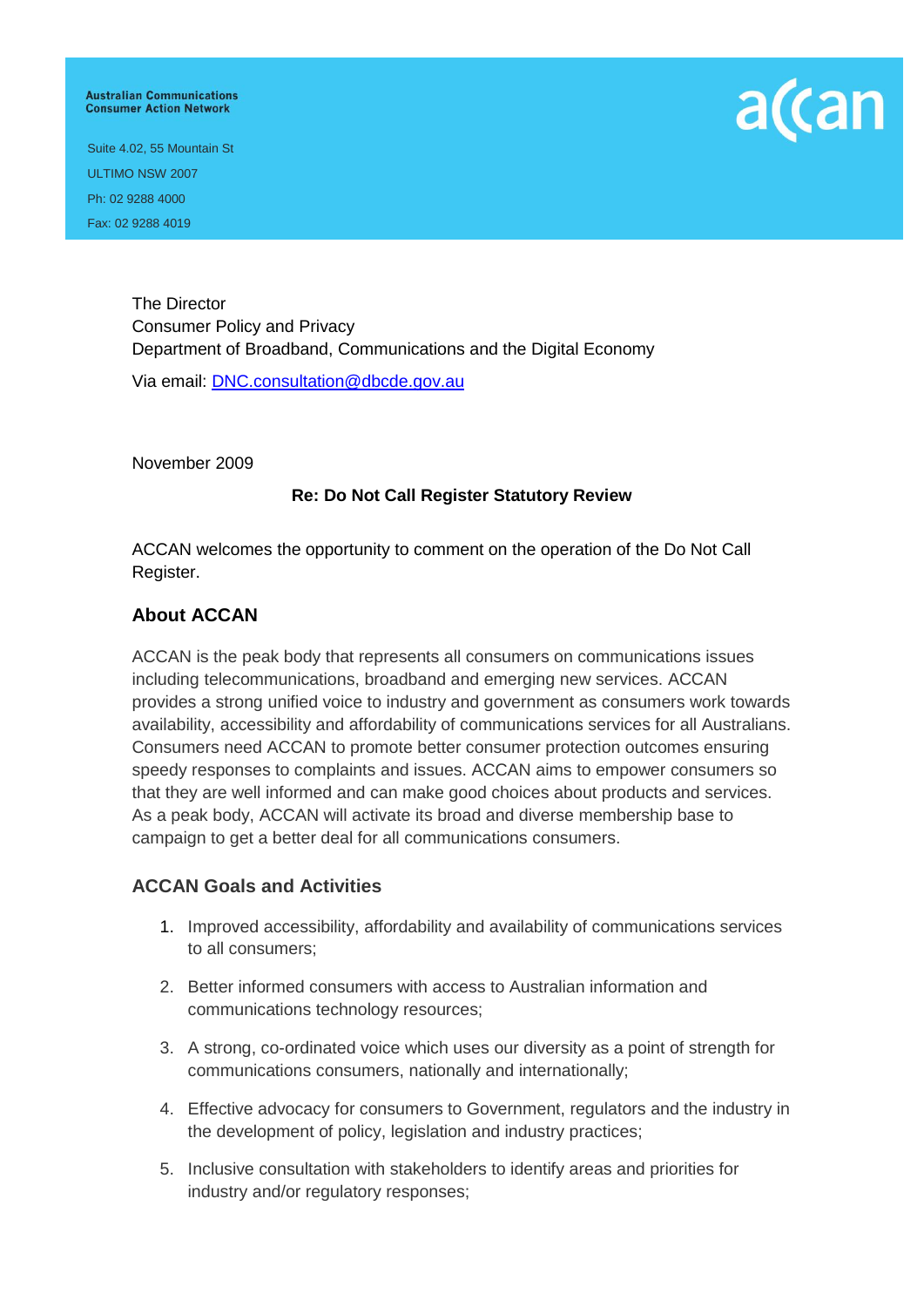- 6. Robust research to support evidence based policy development and consumer education programs;
- 7. Meaningful participation in regulatory and co-regulatory activities including industry codes, standards and guidelines
- 8. Outreach, campaigns and activities that involve consumers in the communications arena
- 9. Enhanced capacity for consumer representatives through information seminars, training and international engagement
- 10. Openness, transparency and inclusion of all parties interested in representing consumers on communications issues

# **Introduction**

ACCAN believes that the Register is working well and has quickly become an important and popular consumer protection tool for Australian consumers. However, we do have some concerns about the effectiveness of the Register in protecting the low income and vulnerable consumers. We also believe that improvements could be made in which the Register manages the types of calls that consumers can elect to block or receive. This submission summarises our main concerns, and includes recommended improvements.

### **Opt-out**

Question 3.1.1 Are there ways that the opt-out structure of the scheme could be improved?

ACCAN is concerned that the opt-out approach adopted for the Do Not Call Register imposes an unnecessary burden on consumers, particularly low income and vulnerable consumers.

We believe that there would be substantial benefits in moving to an "opt-in" model for telemarketing in Australia.

We note that Australia"s approach to the regulation of unsolicited commercial email (spam) in the *Spam Act 2003* (Cth) is based on an opt-in model. This approach achieves a better outcome for consumers and there is no evidence that this form of regulation has had a negative economic impact.

The participation of so many Australians in the Do Not Call Register is a strong indicator of the community"s objection to the privacy intrusion caused by telemarketing. The ACMA research notes that 32% of consumers are on the Register AND nearly three out of four people not currently on the Register are interested in joining. This clearly indicates that the "hassle" of registering is preventing a larger number of people joining. If the majority of the Australian community have expressed a desire to be left alone by telemarketers, then the Register should switch to an opt-in model.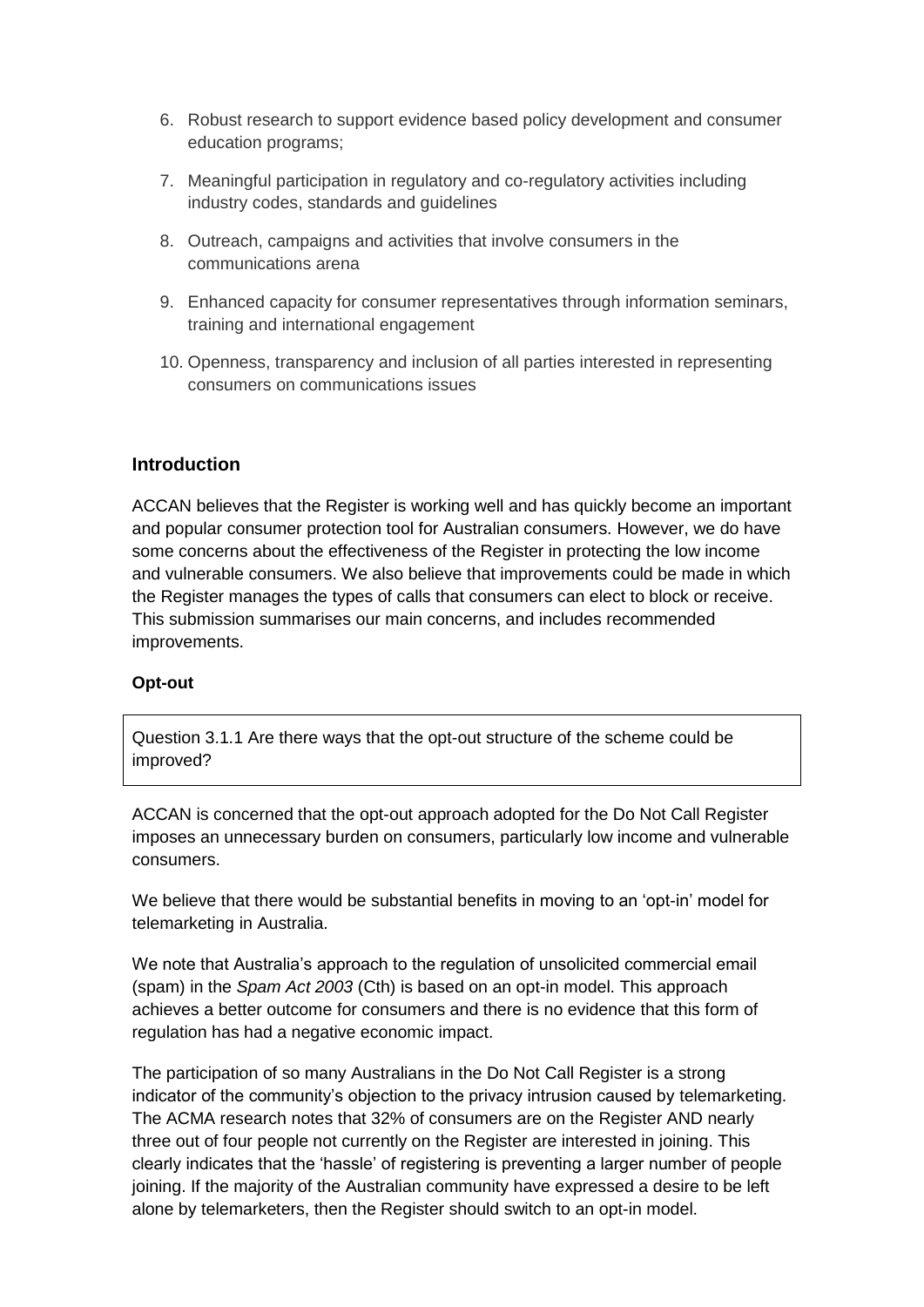If the Register was opt-in telemarketers would also have a greater success rate when making sales calls.

If the Register was opt-in and people still received sales calls (e.g. from overseas or from organisations breaking the law) they would more clearly recognise the call as illegitimate, and not be duped into a scam.

In addition, ACCAN is extremely concerned about the number of telemarketing campaigns that target low income and vulnerable consumers in Australia. Many of these campaigns are scams and cause significant consumer detriment. This factor should receive greater emphasis when considering the regulation of telemarketing. This is the case in overseas jurisdictions where telemarketing is regulated because of consumer protection concerns as well as privacy concerns. It is our general observation that goods and services sold via telemarketing campaigns represent a much higher risk of consumer detriment than goods and services sold by traditional means.

Some recent case studies may help to illustrate this concern:

# *Case study 1 – VIPtel 2008 (targeting indigenous consumers)*

The Federal Court found that VIPtel Mobile engaged in multiple breaches of the *Trade Practices Act* 1974 during telemarketing calls across Australia. Many customers were contracted to 24 month commitments while living in places without network coverage.

The Australian Competition and Consumer Commission (ACCC) took action following complaints from remote indigenous communities in the Northern Territory. More than 150 customers with no network coverage received refunds as a result of the case.

In making the orders Justice Reeves said:

The most egregious aspect of their conduct was in its selling its mobile phones and service plans to people living in remote areas of Australia, including remote Aboriginal communities, when the slightest enquiry on its behalf would have disclosed that those mobile phones could not connect to the GSM network because that network did not provide coverage to those remote areas of Australia.

The ACCC also noted that language problems and the "agreeable nature" of many indigenous consumers made them an easy target.

# *Case study 2 – Telstra 2009 (targeting indigenous consumers)*

The Indigenous Consumer Assistance Network claimed Telstra was selling inappropriate mobile phone plans to Aboriginal people in remote communities across Australia. A complaint was made after several people from Goulburn Island, off Arnhem Land's north coast, were called by Telstra representatives and sold mobile phone plans they did not understand. They thought the plans would cost \$49 a month but received bills of more than \$1000. Telstra waived the bills.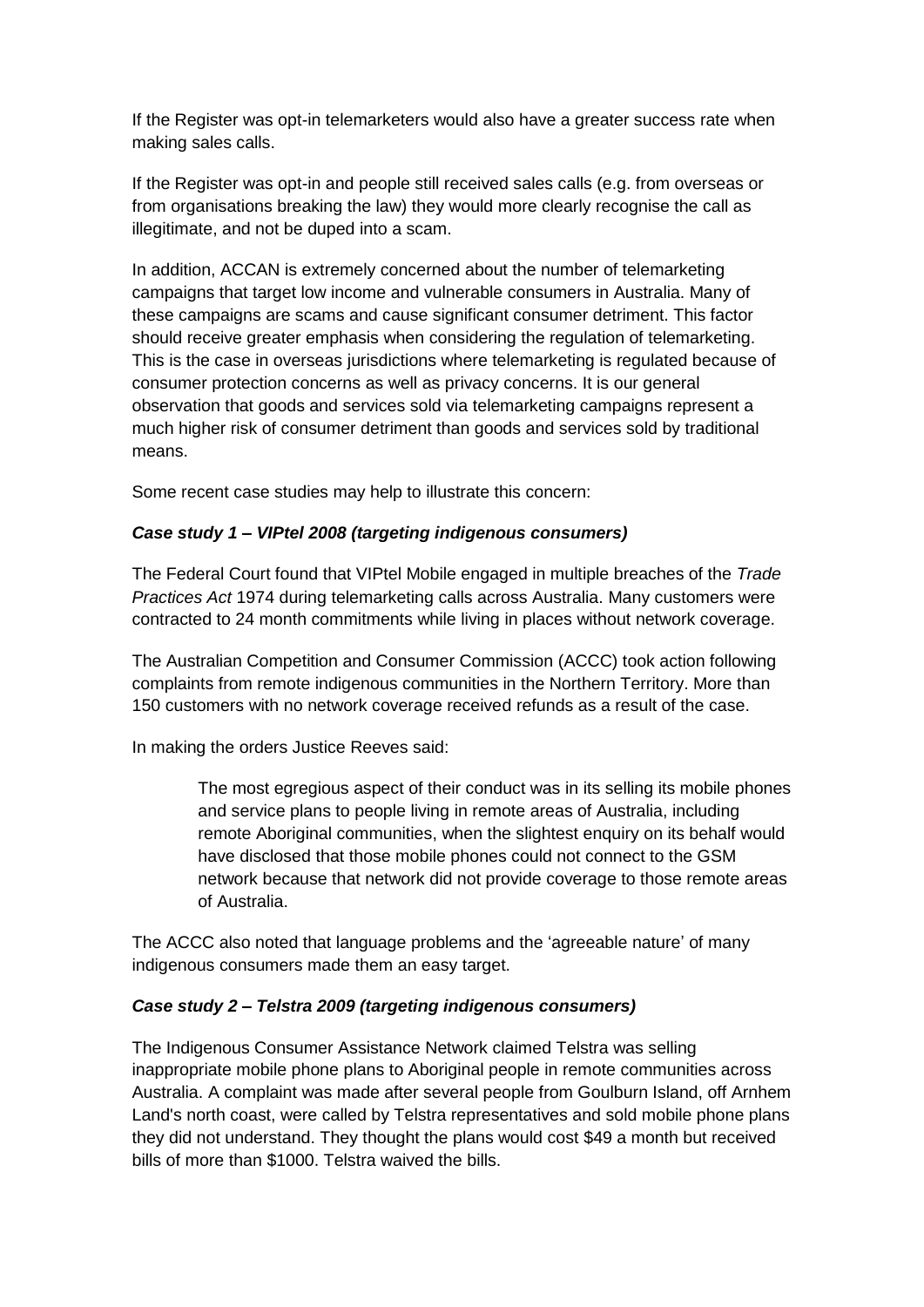# *Case study 3 – Travel Scam 2009 (targeting older persons)*

Older persons living mainly in Queensland and the Northern territory were targeted in a holiday telemarketing scam. A number of people contacted Consumer Affairs authorities saying they received telephone calls about the holiday. The callers are very convincing and persistent. Money had been debited from credit cards despite the person asking the caller not to do so. Consumers received a phone call claiming they had won a free holiday to a resort at Orlando, Daytona Beach in the USA and a 3-day cruise to the Bahamas. A pre-recorded voice message asked them to dial 9. People are then connected to a "travel consultant". Consumers provided credit card details in exchange for a "package with more information on the prize" which never arrives. The telemarketers used high pressure tactics.<sup>1</sup>

We note that older people are more likely to succumb to telemarketing fraud than younger people in Australia<sup>2</sup>, and a US study found that 50% of telemarketing scams actively targeted older people.<sup>3</sup>

# *Case study 4 – Market research scam 2008 (targeting the Chinese community)*

The ACCC warned members of Australia's Chinese community to beware of scammers posing as market researchers. Scammers were cold-calling Australians with Asiansounding names and asking them to participate in some market research. The scammers told many stories, but often say they are considering opening new branches of their electrical, investment or travel businesses in Australia.

As a reward for participating, consumers are entered into a lucky draw with the offer of a chance to win great prizes. Several days later, the scammer contacts the consumer again, to notify them that they have won a cash prize and tell them what they must do to claim it. Sometimes this involved checking a website or attending a function, but it nearly always involved making an upfront payment to have the prize money released. The payment were justified as covering anything from taxes, to insurance, to legal fees.

But the scammers didn"t just ask for one upfront payment – they continued to ask for more payments, only stopping when consumers realise they have been scammed. Unfortunately, many victims sent thousands of dollars and very personal details to the scammers.

-

<sup>1</sup> [<http://www.caba.nt.gov.au/justice/consaffairs/media/documents/CA%20press%20release\\_Holiday14109.pdf>](http://www.caba.nt.gov.au/justice/consaffairs/media/documents/CA%20press%20release_Holiday14109.pdf)

<sup>2</sup> See Russell G. Smith, *Fraud & Financial Abuse of Older Persons*, Australian Institute of Criminology, No. 132 91999), [<http://www.aic.gov.au/documents/0/B/7/%7B0B74C6E7-9241-4D54-903D-2B1E084FBE77%7Dti132.pdf>](http://www.aic.gov.au/documents/0/B/7/%7B0B74C6E7-9241-4D54-903D-2B1E084FBE77%7Dti132.pdf) and Glenn Muscat, Marianne James and Adam Graycar, *Older People and Consumer Fraud*, Australian Institute of Criminology No. 220, [<http://www.aic.gov.au/documents/B/F/4/%7BBF470867-F031-490E-B80C-F05494A7DBA5%7Dti220.pdf>](http://www.aic.gov.au/documents/B/F/4/%7BBF470867-F031-490E-B80C-F05494A7DBA5%7Dti220.pdf).

<sup>3</sup> United States Congress, *Telemarketing and Consumer Fraud and Abuse Prevention* (2008), [<http://uscode.house.gov/download/pls/15C87.txt>](http://uscode.house.gov/download/pls/15C87.txt).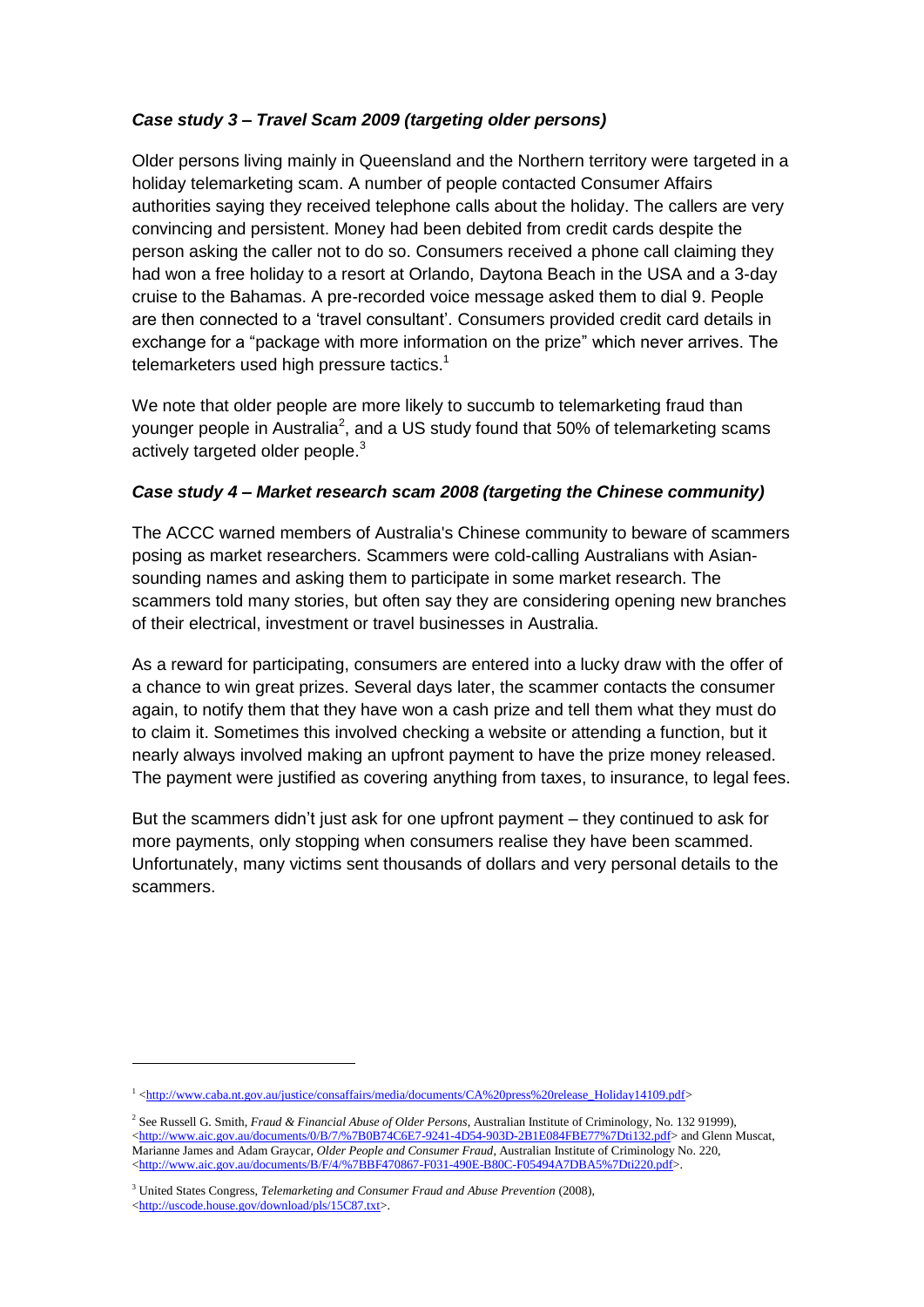# **Consent**

1

Question 3.2.1 Are there ways that express consent could be improved?

The *Do Not Call Act* 2006 includes an exception for express consent. Express consent is deemed by the Act to expire after three months, unless there is has been specific consent for a longer period.

ACCAN has significant concerns about relying on consent in relation to telemarketing. In August 2009 ACCAN released a new study on Informed Consent in the Telecommunications Sector.<sup>4</sup> That report found that there are major problems with the use of consent in Australia:

- Regulators and consumer organisations reported significant concerns regarding consent and vulnerable consumer groups, including the limited capacity of some consumers to consent to communications contracts;
- There is no central / consistent guidance available to industry on consent requirements, or best practice guidance on obtaining consent from consumers; and
- Current industry practice in obtaining consent is extremely diverse and often ineffective.

That report also found that regulators, complaints schemes, community advocacy organisations and casework organisations reported receiving a total of more than 40,000 complaints each year specifically on consent – and that study was limited only to one sector (communications).

Great care should be taken in relying on consumer consent to over-ride a registration on the Do Not Call Register. It is much more likely that membership on the register is more meaningful to the consumer than any purported consent they have "signed" hidden amongst the complex paperwork presented for many goods, services, competitions and surveys. Where a consumer has agreed to a general marketing clause, they may only be expecting to receive marketing materials by mail – not telemarketing (especially if they are on the Register).

The test for express consent should therefore be further strengthened by the inclusion of the following additional requirements:

- Express consent should require specific consent to the receipt of telemarketing calls (general consent to "marketing" should not be acceptable);
- The telemarketing consent clause should be prominent;

<sup>4</sup> Australian Communications Consumer Action Network, *Informed Consent in the Telecommunications Sector*, August 2009.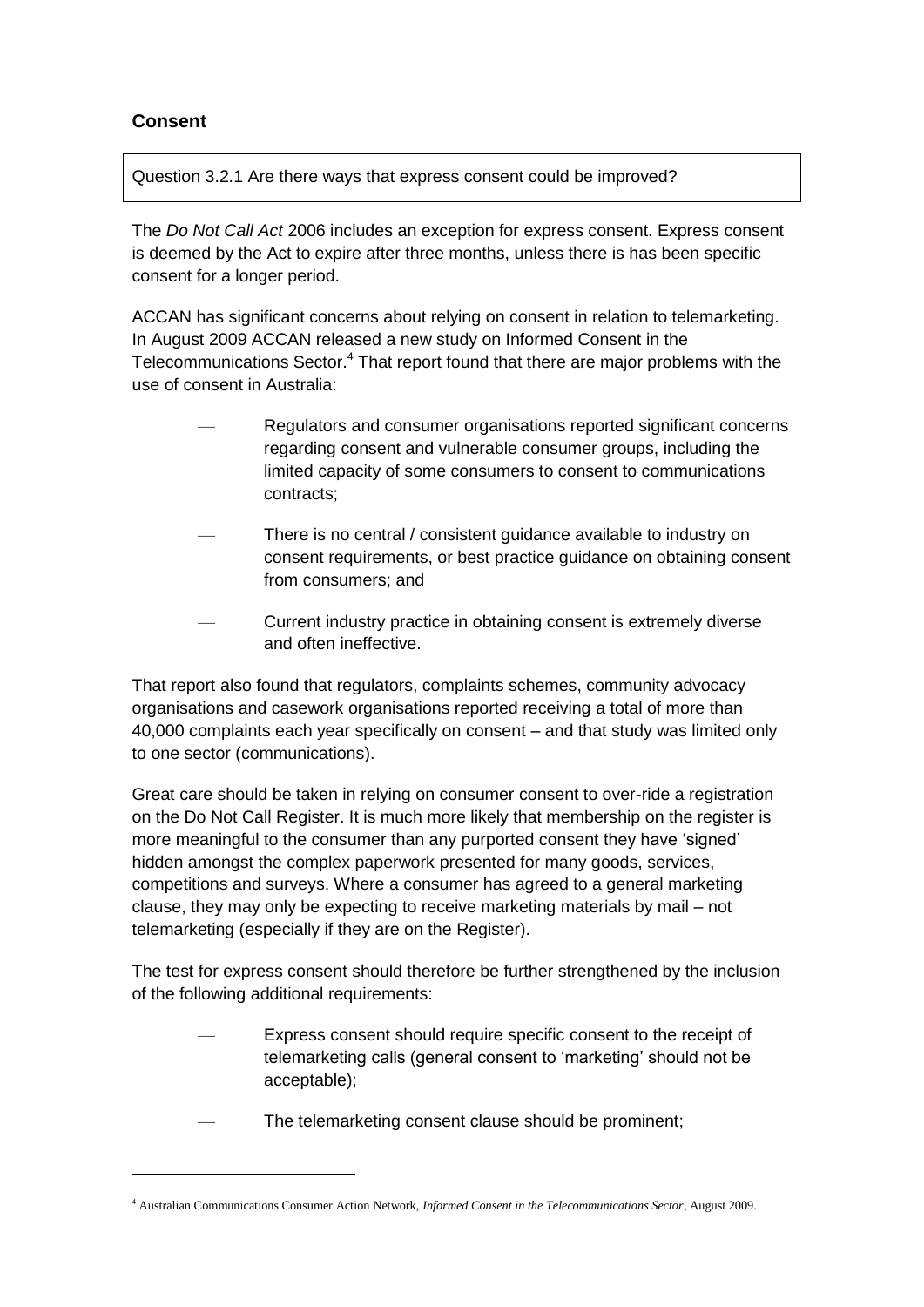- The telemarketing consent clause should be separate from other consent requirements, so that a person can consent to other uses of their information without consenting to telemarketing; and
- Consent requirements should recognise the challenges in ensuring that some vulnerable consumers have the capacity to consent.
	- Consent must be recorded and demonstrable.

Question 3.2.2 Are there ways that inferred consent could be improved?

ACCAN believes that the inferred consent exception should be removed. Consumers have to make a conscious effort to register on the Do Not Call Register. This preference should not be over-turned by the vague notion of inferred consent.

Although consumers may expect some follow up and on-going contact from current service providers (such as banks and utility companies), this does not mean or infer that they are willing to receive telemarketing calls. Acceptable contact might include customer service issues and product issues, but should never include sales.

The inferred consent exception is a very poor reflection of the wishes of consumers. It undermines confidence in the Do Not Call Register.

# **Registration period**

Question 3.3.1 Are there ways that the registration period could be improved?

The current Do Not Call Register registration period is 3 years, and many consumers will soon need to renew their registrations in order to stop unwanted telemarketing calls (the third anniversary of the register is May 2010).

This three year registration period is unnecessary. In other jurisdictions (such as the UK and USA), the registration periods have been removed, so that registration remains permanent. If the number is deactivated (for example when a person moves house) then the Register is notified and updated. There is no evidence of any problems with this system in other jurisdictions.

ACCAN submits that consumers will not change their mind about telemarketing. Consumers can already remove their number from the Register at any time and there is no evidence they have chosen to do so. Even if there is a very rare case where a person is living in a household that is on the register without realising it, we submit that there is little possibility that they will be concerned or unhappy about the absence of telemarketing calls.

The registration requirement achieves absolutely no public benefit objective or goal. It does, however, represent a significant risk to the efficiency and popularity of the Register.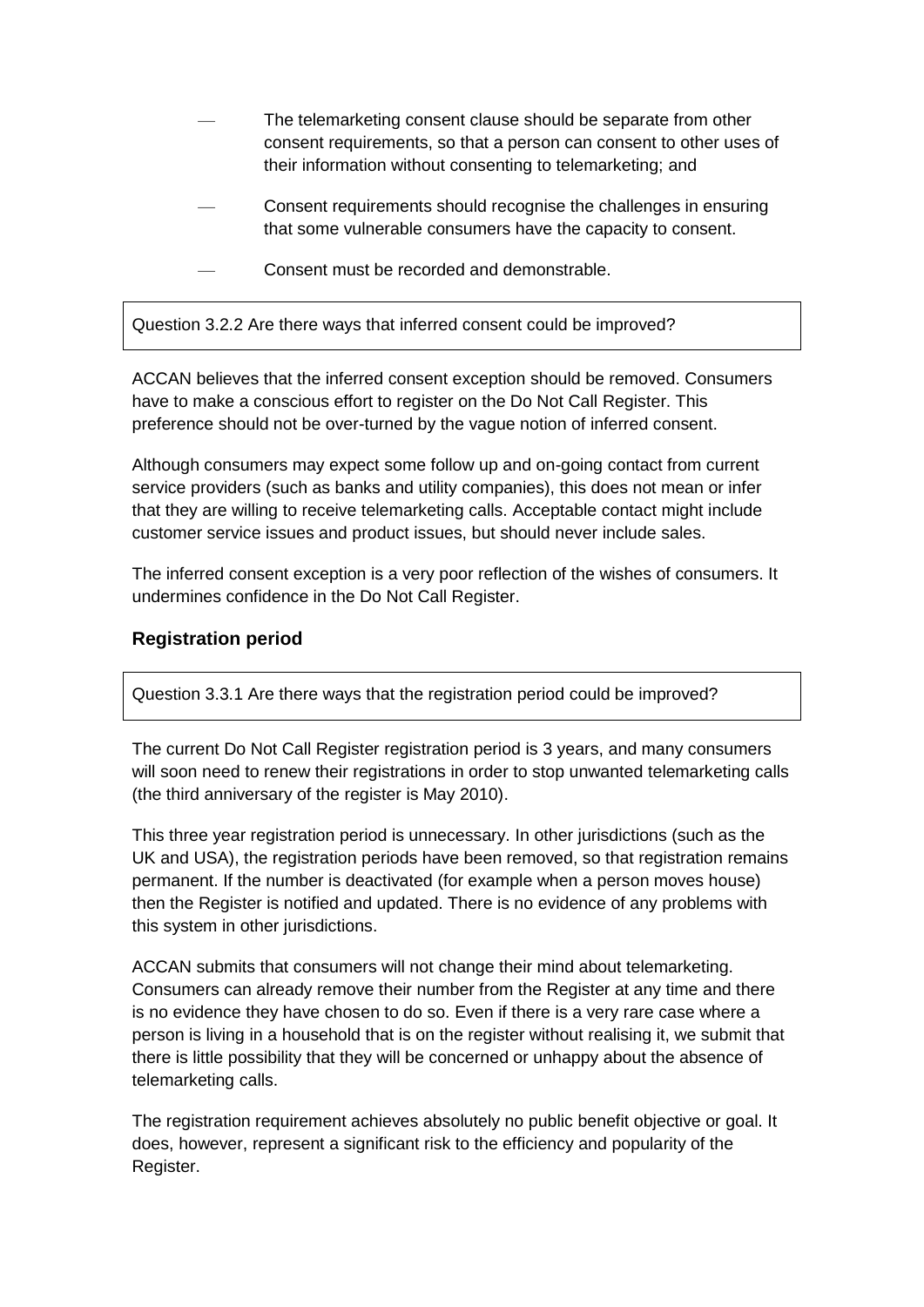It is essential that the renewal requirement is removed immediately, so that no money or effort has to be wasted in May 2010 contacting Register members. ACCAN is also concerned that the requirement for ACMA to contact members regarding renewals will make the register more vulnerable to Internet phishing scams. Phishing scams are a common problem with Do Not Call Registers in other jurisdictions and there are already several phishing scams targeting the Australian register.

# **Exemptions**

Question 3.4.1 Are the current exemptions appropriate and relevant?

ACCAN believes that the entire approach to exemptions should be reviewed.

There are too many broad exemptions in the current *Do Not Call Register Act* (2006) and they do not reflect the wishes of consumers.

ACCAN recommends that the Government consider a more sophisticated approach to exemptions, allowing individual consumers to select and manage the types of calls they are willing to receive. Ideally this approach would occur within an opt-in arrangement, but it can also work in the current opt-out context.

ACCAN would prefer consumers to be able to register their individual preferences (using a slightly expanded version of the current website, mail or phone options). They could block all telemarketing, or they could chose to limit their block to particular categories. For example, it is possible that a reasonable proportion of consumers want to block commercial telemarketing, but may be willing to allow charity calls. However some consumers wish to block all calls, because of the intrusive nature of calls.

This approach will be an excellent protection for privacy, but should also increase the effectiveness of specific campaigns (such as charity or market research), as organisations will not be calling people who have indicated they have no interest in those campaigns.

This approach will also benefit small businesses (who will soon be able to Register their numbers) as some small businesses may wish to manage the categories of calls they receive.

In addition, some of the current categories of exception seem difficult to justify on any public interest grounds. In particular the political parties and candidates exemption cannot be justified, considering the allowances and exemptions which already apply to politicians to support their campaign activities.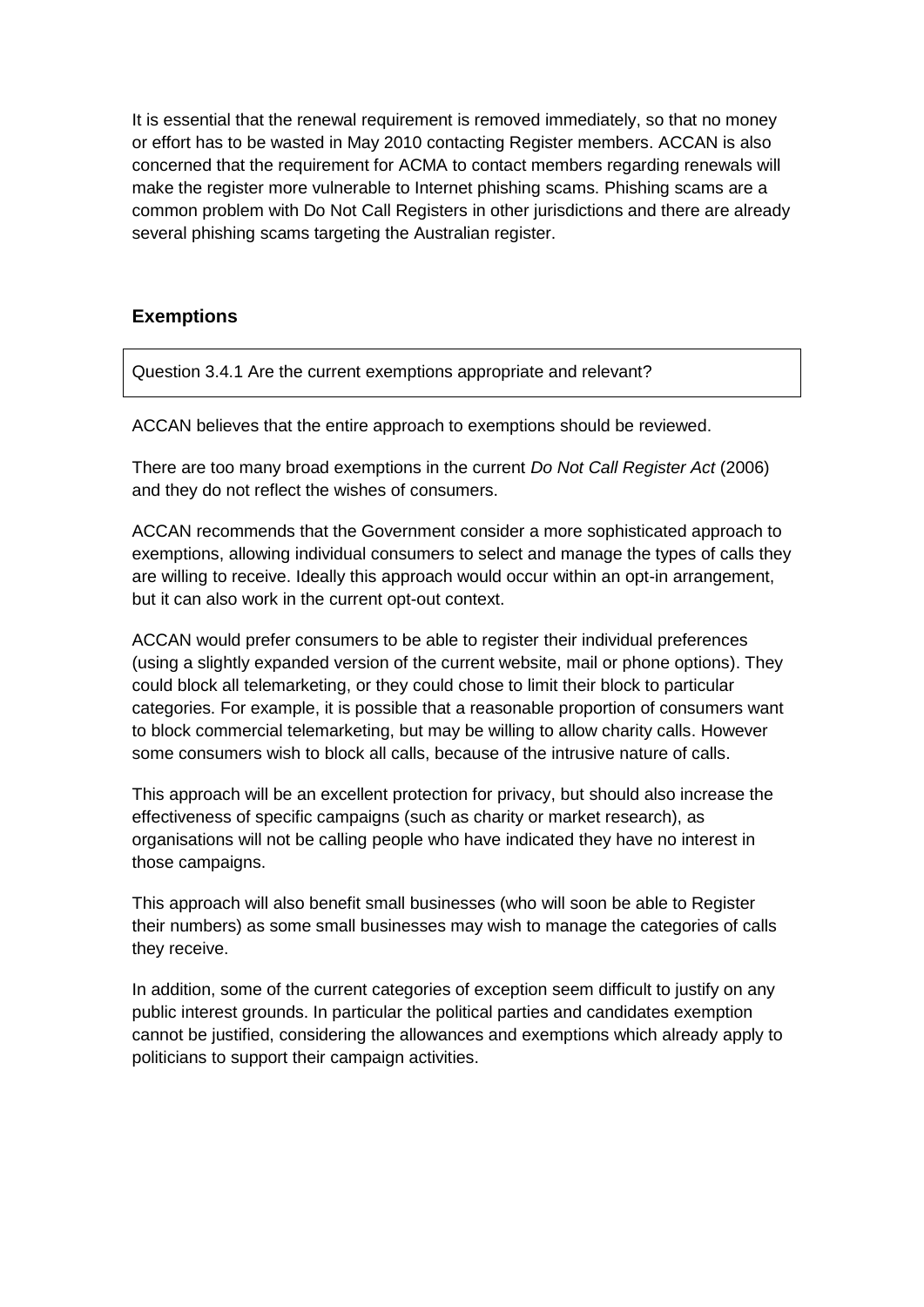# **Research Calls**

Question 3.5.1 Should "research calls" be defined in the Act to clearly distinguish between calls with a commercial purpose and calls with a research purpose?

ACCAN submits that the Act and relevant guidance should be strengthened to prohibit calls with more than one purpose, where one of the purposes is commercial. Consumer groups suggested at the time that stringent definitions of what constituted a research call was necessary, to ensure dual purpose research calls did not proliferate. Clear definitions are always useful to assist compliance.

### **Number checking process**

Question 4.2.1 Is the registration process effective and easy to use?

The registration process is effective. (See comments below on the Do Not Call Register website).

Question 4.2.2 Is the washing process effective and easy to use?

ACCAN is unable to comment on this issue.

Question 4.2.3 Are there ways to improve either of these processes?

See comments below on the Do Not Call Register website.

### **Compliance with the Act**

Question 4.3.1 Are there ways that the complaints handling process could be improved?

Although there is little experience or data so far, the complaints handling process appears to be effective. We note however that consumers still regularly express dissatisfaction with the broad range of exemptions to the DNCR.

Question 4.3.2 Are the penalties in the Act appropriate and a sufficient deterrent?

Although there is little experience or data so far, the penalties appear to be appropriate. Swift enforcement action appears to be having a positive impact and encouraging adherence to the Act.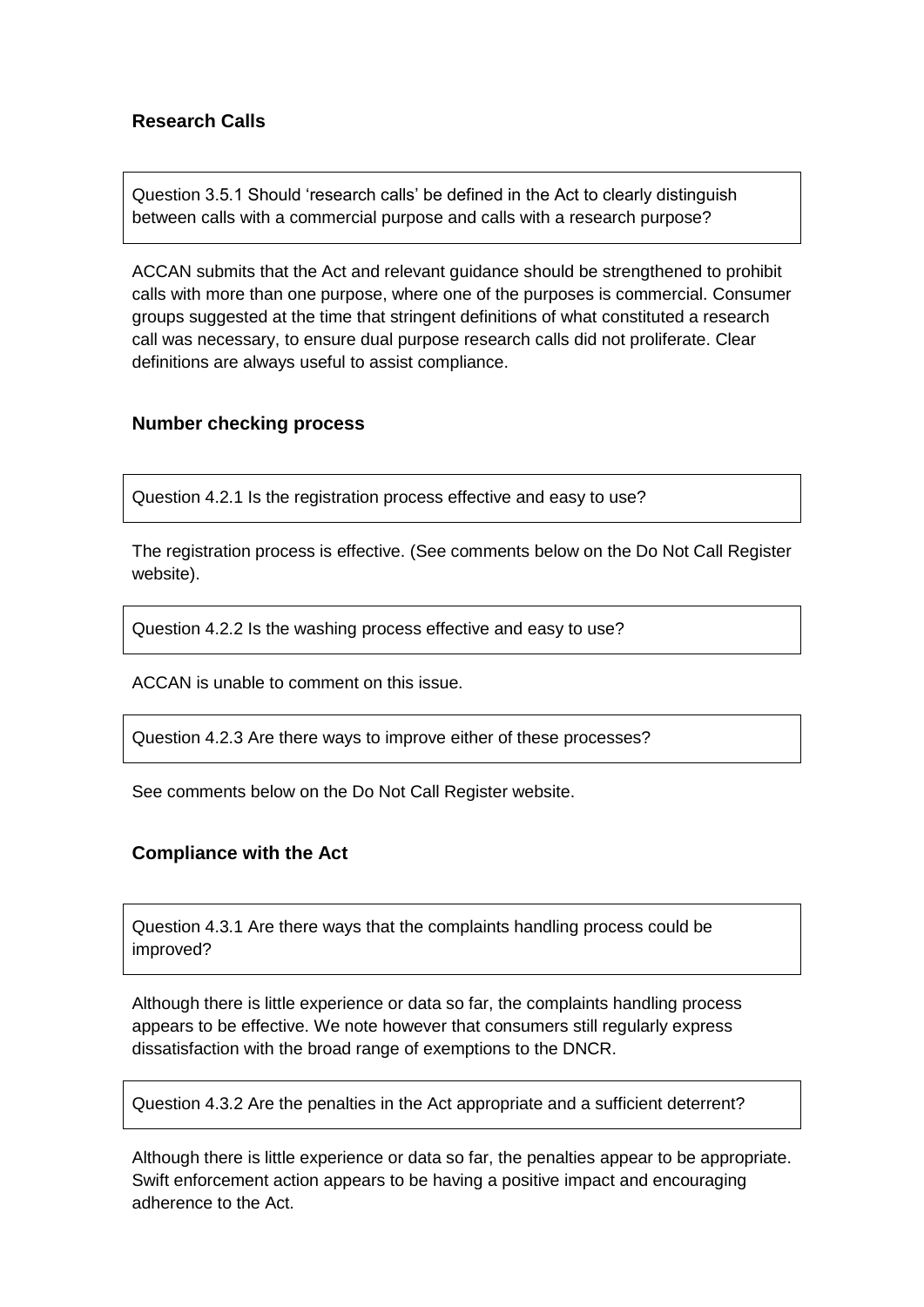# **Education and Awareness**

Question 4.4.1 Do you have any comments on the education and awareness activities undertaken by ACMA?

ACCAN is concerned about the low profile of ACMA and industry education and awareness activities in relation to the Do Not Call Register. In ACMA"s recent research it is clear that the main way people learn about the register is through 'word of mouth'.  $5$ 

The number of registrations could be higher and would benefit from a higher profile campaign. Also, removing the registration period would help to make the register more attractive for consumers.

```
Question 4.4.2 Is information on the Register easy to find and understand?
```
Most information on the Register is easy to find and understand. However, there are some minor issues with the information provided on the main Do Not Call Register website.

The registration period and the requirement to renew (and the process) do not receive prominent coverage on the website. ACMAs" recent community research has shown that Australian consumers are not aware of the registration period or the process for renewal.<sup>6</sup> We expect that ACMA has a public awareness campaign planned though, and would be pleased to assist in the promotion of the renewal process where possible. As we noted elsewhere though, the best policy option is to not require renewal, and allow consumers to opt in to receiving telemarketing contacts.

Information on the exclusions is quite limited. For example the website says that "education institutions" are excluded – but this is not correct. The education exception is, in fact, limited to situations where the education institution calls a current or existing student. The Question and Answer section of the Do Not Call Register website should be reviewed to ensure that the information accurately reflects the details of the *Do Not Call Register Act* (2006), and does not (unintentionally) mislead telemarketers or consumers about the scope of the Register.

The Do Not Call Register website also has many positive features:

1

- The website is easy to access and is written in plain language that is easy to understand;
- The website includes clear and prominent warnings about current issues and scams;

<sup>5</sup> Australian Communications and Media Authority, *Community Attitudes to Unsolicited Communications*, 24 August 2009, [<http://www.acma.gov.au/webwr/\\_assets/main/lib310210/unsolicited\\_communications\\_report.pdf>](http://www.acma.gov.au/webwr/_assets/main/lib310210/unsolicited_communications_report.pdf).

<sup>6</sup> Australian Communications and Media Authority, *Community Attitudes to Unsolicited Communications*, 24 August 2009, [<http://www.acma.gov.au/webwr/\\_assets/main/lib310210/unsolicited\\_communications\\_report.pdf>](http://www.acma.gov.au/webwr/_assets/main/lib310210/unsolicited_communications_report.pdf).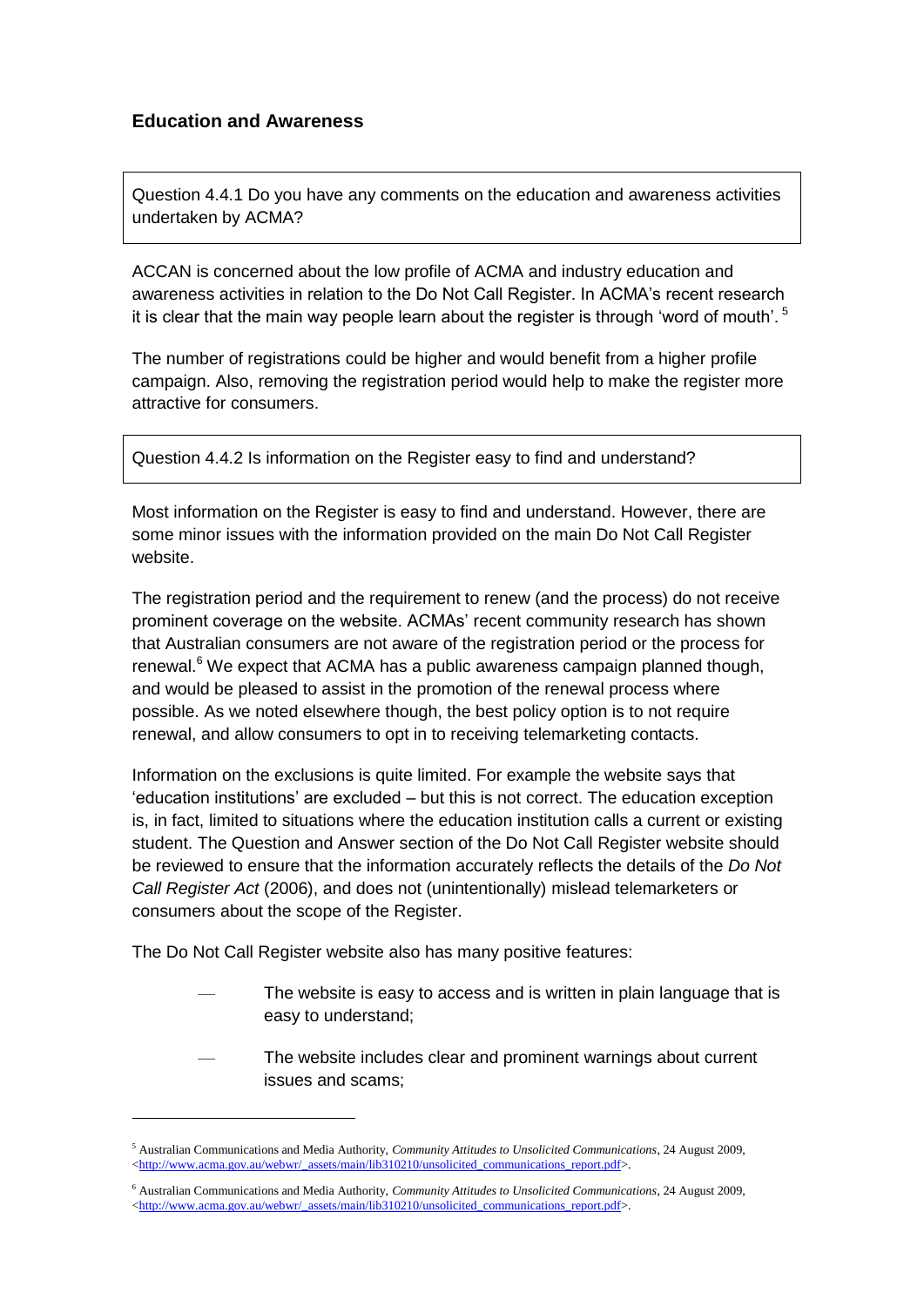- The registration process includes facilities for people with disabilities; and
- Information is available in Italian, Greek, Chinese, Arabic and Vietnamese.

In the future, some additional translations could appear on the site. See for example the numerous translations of basic material at [www.privacy.gov.au.](http://www.privacy.gov.au/)

# **Industry codes and standards**

Question 4.5.1 Should industry codes and standards apply to organisations outside of the telemarketing industry that are causing telemarketing calls to be made?

The expansion of industry codes and standards would appear to be a useful change.

Question 4.5.2 Should the process for making industry codes and standards be faster, more flexible and more responsive to community needs?

ACCAN and other consumer organisations do have concerns regarding code-making processes. However, these concerns need to be addressed on a national basis, and this current review may not be the best forum for a discussion on this issue.

Question 4.5.3 Should the Register include additional rules requiring telemarketers to: - keep records of their calls?

- keep internal do not call lists?
- limit the number and frequency of silent calls?

Consumer groups have long argued that marketers should be required to reveal their calling line identification. In our view, silent call marketing should be prohibited, as should missed-call marketing, which is a very unethical approach to marketing. When missed-call marketing arose in Australia several years ago, there was widespread confusion amongst regulators about who complaints should be directed to, and whether or not the practice was in breach of existing laws.

The issue of missed call marketing has been a major problem in other jurisdictions. In the UK the problem has resulted in enforcement action against numerous companies, and the imposition of a 3% limit on abandoned calls. In the UK this practice is treated as a breach of the prohibition on persistent nuisance calls.

In the US the problem has resulted in restrictions on the use of predictive diallers and a 5% limit on abandoned calls.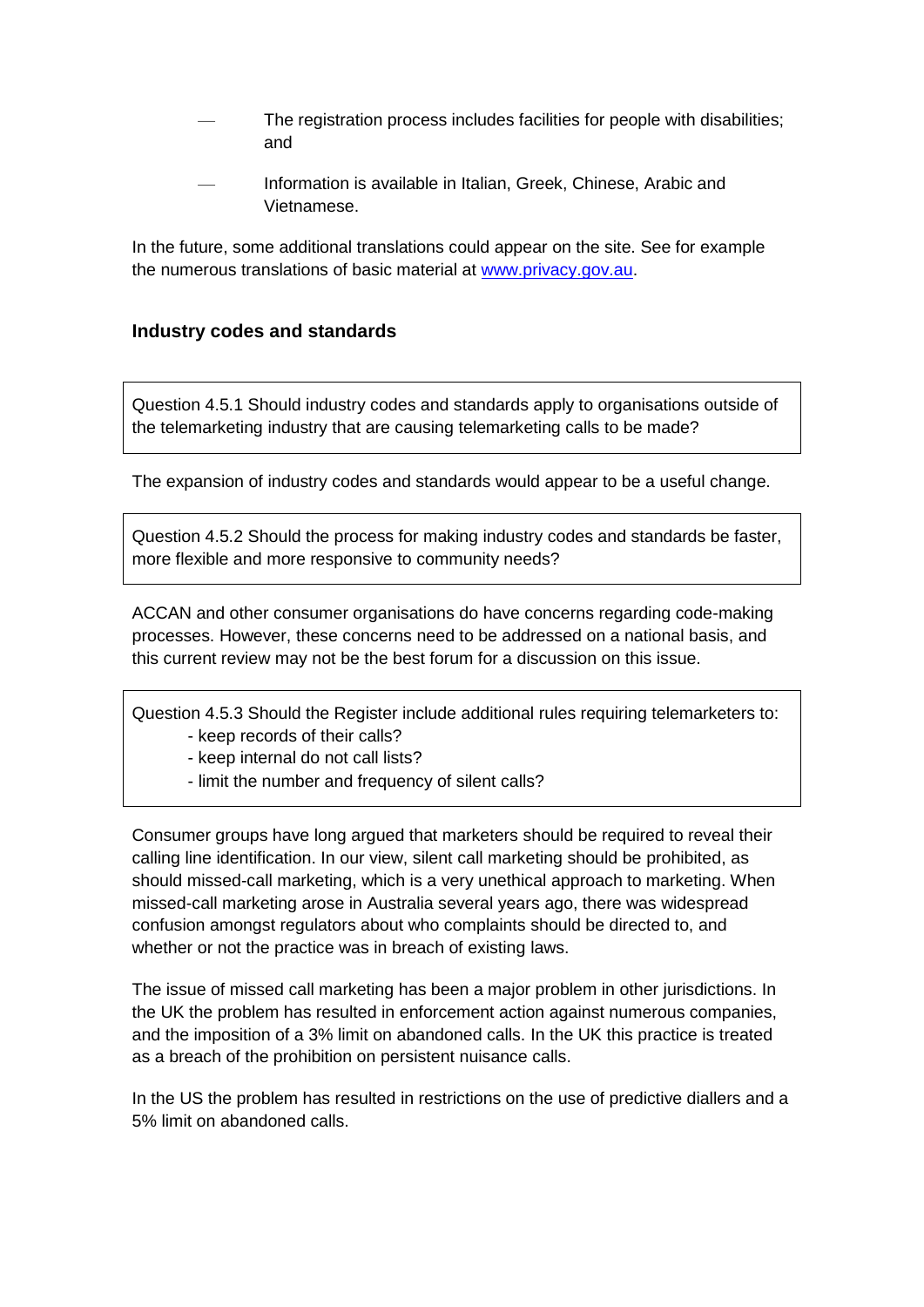It is important to prohibit this technique as a deliberate marketing or market research method, which shifts costs onto the consumer. This could be achieved by imposing a prohibition on instructions to staff or contractors to deliberately make silent calls for any marketing related purpose, combined with a prohibition on the inclusion of any marketing material in the returned call message.

The key to stamping out this practice, before it takes hold in Australia, is to address the issue of the returned call message – usually this is an answer machine or interactive message service. The industry should be required to use a standard script in the returned message, stating words to the following effect:

*If you are calling this number in at attempt to return a missed call, please note that the original call was only from a marketing company. It was not an important matter and you do not need to take any further action. We apologise for the inconvenience of this call.*

*If you would like to avoid telemarketing calls you can register on the Government's National Do Not Call Register by calling 1300 792 958. There is no charge for registering.*

*If you have any concerns or queries about this call you can leave your name and number and a customer service representative will contact you shortly.*

This requirement will act as a significant disincentive for missed-call marketing.

It should also be specified (in the Act or the relevant Code) that any returned calls do *not* amount to consent (inferred or express) for further marketing.

It is also important to limit abandoned calls because of the intrusion and nuisance they cause. The limit should be set at 1-2%, not the 5% proposed in the discussion paper. We note that other jurisdictions also prohibit calling the same number again in a 72 hour period, and we recommend this be adopted in Australia.

# **Concluding comments**

ACCAN welcomes the opportunity raised by the statutory review to contribute to the expansion and improvement of the Do Not Call Register.

ACCAN believes it is essential that the Register is amended so that:

- The Register moves to an opt-in model
- Inferred consent is removed as an exemption and the test for express consent is strengthened;
- Consumers can manage exclusions on a category by category basis;
- The 3 year registration period is removed;
- The Register is expanded to include small business numbers and fax numbers; and